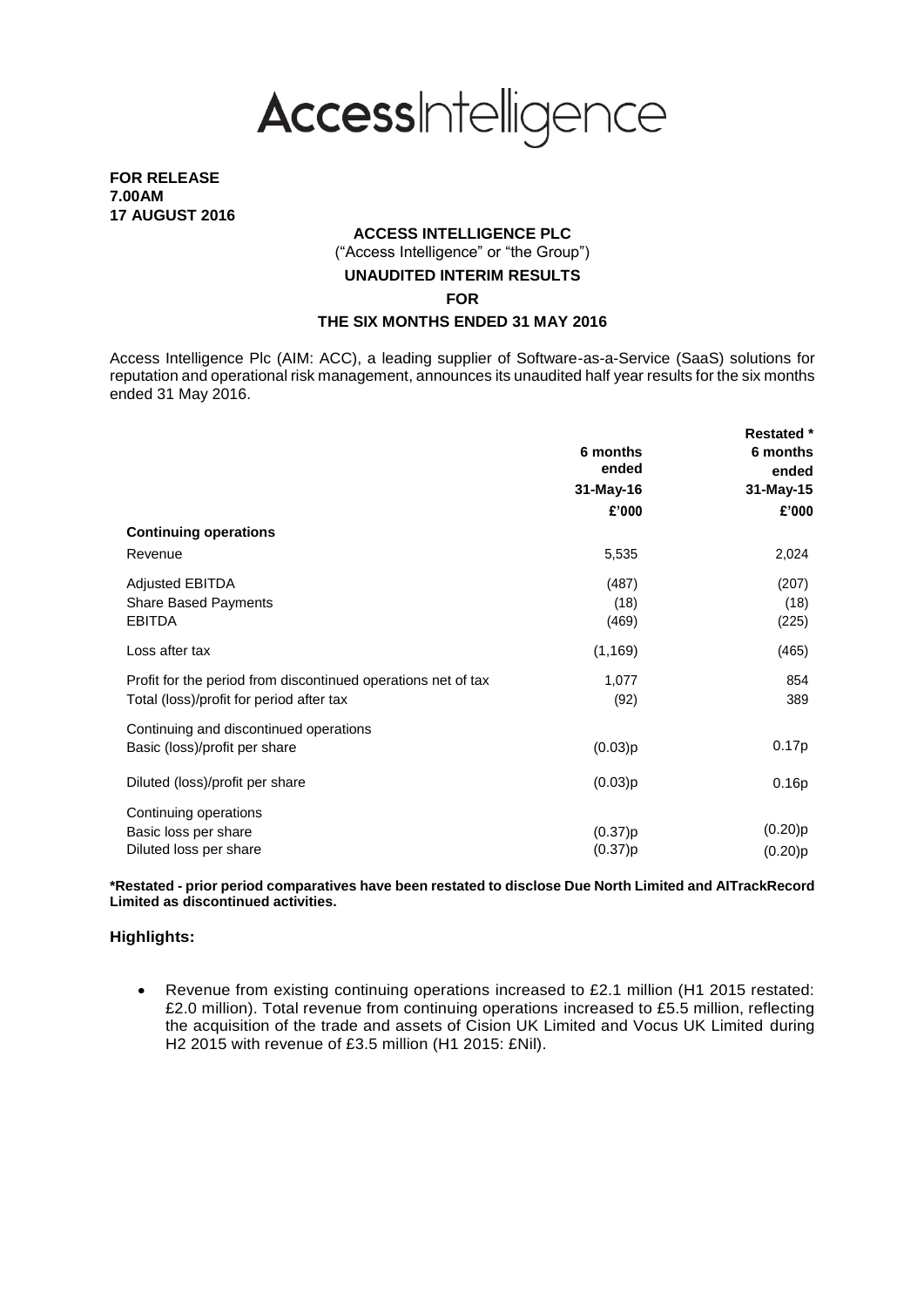- Contracted revenue not yet invoiced from existing continuing operations decreased to £2.7 million (H1 2015 restated: £3.4 million). Including the £1.6 million impact of the 2015 acquisition, total contracted revenue not yet invoiced from continuing operations increased to £4.3 million.
- Deferred revenue from existing continuing operations decreased by 7% to £1.8 million (H1 2015 restated: £2.0 million). The acquisition contributed an additional £2.6 million of deferred revenue taking total revenue yet to be recognised in the income statement to £8.7 million (H1 2015 restated: £5.4 million)
- The sale of Due North Limited, formerly a wholly owned subsidiary of Access Intelligence, was completed on 3 February 2016.
- Following the sale of Due North Limited, the group completed the early redemption of £0.9 million of loan notes on 22 April 2016.
- The sale of AITrackRecord Limited, formerly a wholly owned subsidiary of Access Intelligence but now an associate company through Access Intelligence's 20% shareholding in its new parent company, TrackRecord Holdings Limited, was completed after the Balance Sheet date on 4 July 2016.
- Recurring revenue from existing continuing operations increased by 2% to £2.0 million (H1 2015 restated: £1.9 million). Including the £3.1 million impact of the acquisition, total recurring revenue from continuing operations was £5.1 million, being 93% (H1 2015 restated: 94%) of total revenue from continuing operations.
- Loss before taxation from existing continuing operations was £0.7 million (H1 2015 restated: loss £0.5 million). The acquisition contributed a further £0.5 million loss, resulting in a total loss from continuing operations of £1.2 million.
- Cash balance at 31 May 2016 was £2.5 million (H1 2015: £1.7 million) following the proceeds from the disposal of Due North Limited and the repayment of £0.9 million of loan notes.

### Michael Jackson, Non-Executive Chairman, commented:

*"The first half of 2016 has been a pivotal period for Access Intelligence as the Group has continued to integrate the businesses of Cision UK Limited and Vocus UK Limited with its existing Vuelio operations as part of its strategic focus on reputation software. This acquisition has increased the Group's H1 revenue from continuing operations by £3.5 million. The Group's strategic focus also prompted the divestment of the e-procurement solution provider Due North Limited in February 2016 and, subsequent to the Balance Sheet date, Access Intelligence secured significant investment into AITrackRecord Limited through reducing its shareholding to 20%. Following the 2016 divestments, the Group has undertaken a significant restructuring of its operations to reduce costs and with a view to returning to profitability in 2017."*

### **For further information:**

### **Access Intelligence plc** 0843 659 2940

Michael Jackson (Non-Executive Chairman) Joanna Arnold (CEO)

**Allenby Capital**

David Worlidge / James Thomas 020 3328 5656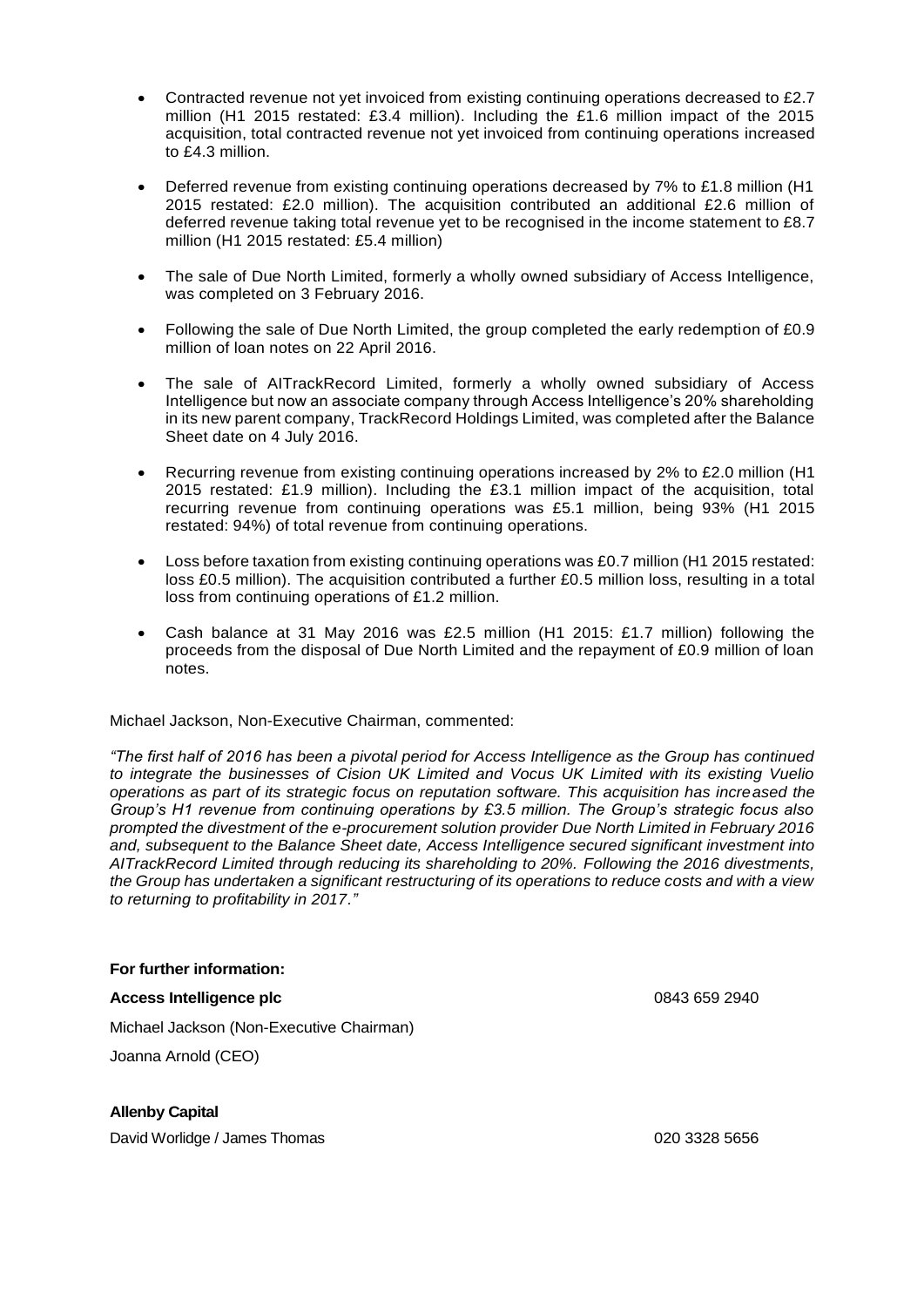## **Chairman's Statement**

I am pleased to announce our results for the six months ended 31 May 2016, which have seen revenue from continuing operations increase by 173% as a result of our substantial acquisition in the reputation business during H2 2015. All companies that form part of the Group's continuing operations saw their revenue increase year on year, with the exception of AI Talent Limited. In addition to the £3.5 million of revenue added by the acquisition and despite a focus on integration, Access Intelligence Media & Communications Limited's saw a 1% increase in revenue whilst AIControlPoint's revenue increased by 13%. Whilst Access Intelligence Media & Communications Limited's revenue growth seems modest, its recurring revenue grew by 4% year on year, supported by significant new business wins. This recurring revenue growth was also hindered by the loss of two customers who generated strong revenues but lower margins as they required significant third party services to be bought in to support them. Excluding the impact of these two customer losses, recurring revenue would have grown by 8% year on year.

During the period we have invested significant resources in developing the existing Vuelio product suite to deliver new functionality for existing customers and to support those customers joining Vuelio as part of the acquisition in 2015. The original Vuelio product was focused on the public sector and regulated industries, so the current product investment has been designed to enhance the product and to create a like-for-like migration for the acquisition's broader reputation customer base. Access Intelligence believes that this investment will enable the Group to offer an innovative and unique product suite in the reputation space.

## **Results for the half**

The Group's revenue from existing continuing operations increased to £2,050,000 (H1 2015 restated: £2,024,000), an increase of 1.3%. Furthermore, the acquisition of a substantial new business in June 2015 to complement the Group's existing reputation software platform increased total revenue from continuing operations by a further £3,485,000 to £5,535,000. Recurring revenue for the first half of the year was £5,140,000, comprising 93% of total revenue (H1 restated: £1,909,000 or 94%).

The Group's operating loss from existing continuing operations was £738,000 (H1 2015 restated: loss £471,000) which includes charges of £104,000 for depreciation and amortisation (H1 2015 restated: £146,000) and £18,000 for share based payments (H1 2015: £18,000). The acquisition contributed a further operating loss of £432,000, including charges of £373,000 for depreciation and amortisation.

Cost of sales from existing continuing operations increased to £482,000 (H1 2015 restated: £430,000) and gross margin was 76% (H1 2015 restated: 79%). Cost of sales relating to the acquisition totaled £2,085,000, resulting in total cost of sales from continuing operations of £2,567,000 and gross margin of 54%.

Operating costs from existing continuing operations increased to £2,102,000 (H1 2015 restated: £1,945,000), with operating costs from the acquisition being £1,831,000. Total operating costs from continuing operations were £3,933,000.

Operating costs have also increased significantly at £3,988,000 (H1 2015 restated: £1,945,000). £1,805,000 of the increase is related to the acquisition.

The basic loss per share from continuing operations was 0.37p (H1 2015 restated: loss 0.20p).

The Group had cash at the end of the period of £2,488,000 (H1 2014: £1,685,000).

## **Strategy**

Access Intelligence delivered on our commitment to simplify Group operations following the acquisition in the reputation management market in July 2015. To achieve this, the Group successfully completed the divestment of Due North Limited, with the proceeds of the sale used to repay some of the loan notes issued to fund the reputation management acquisition in the prior year and cover the R&D expenses associated with the integration of the acquired business.

Following the half year period, the group successfully completed the divestment of AITrackRecord Limited into a new investment vehicle, with Access Intelligence retaining a 20% stake of the newly formed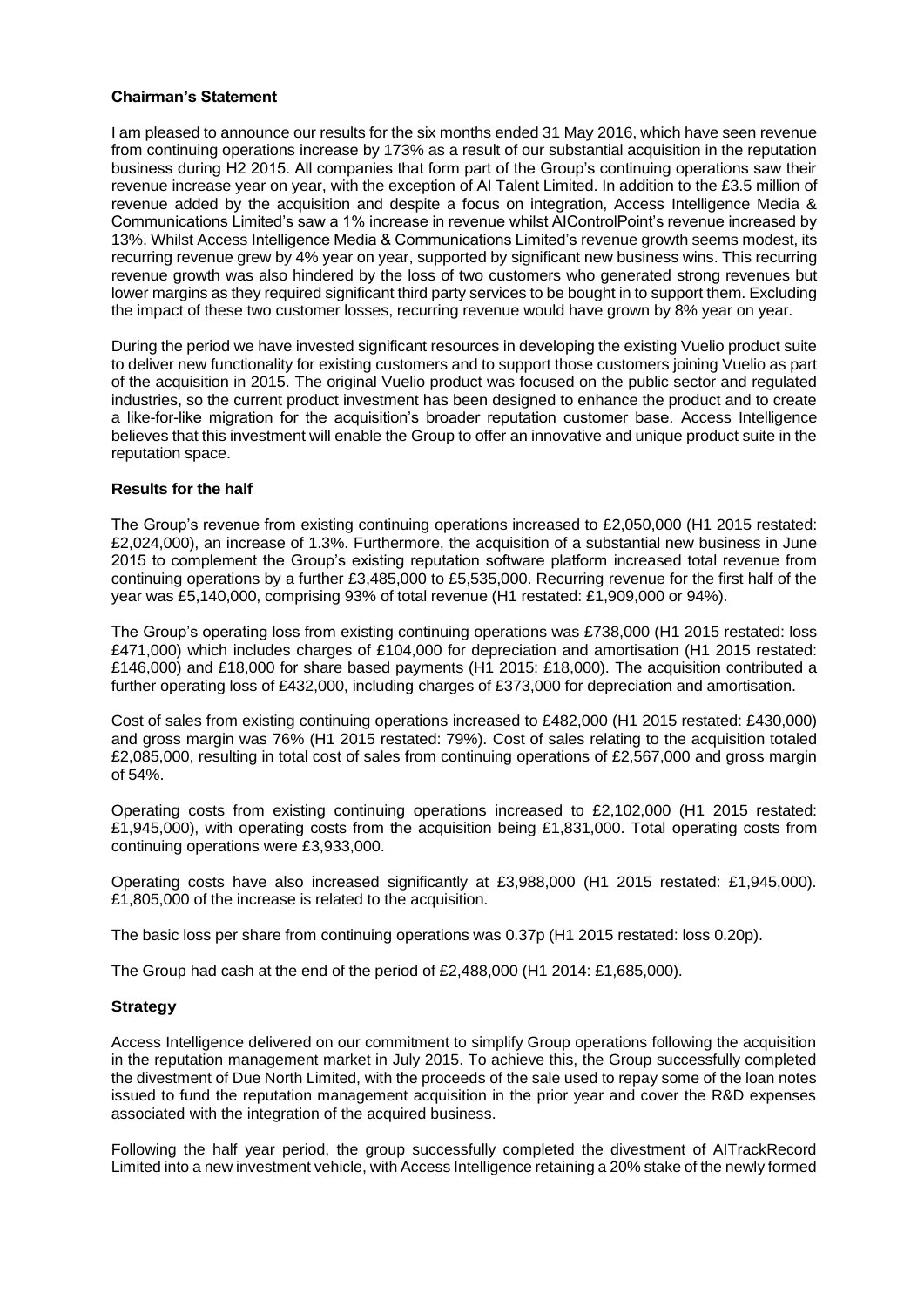joint venture (see Subsequent Events). The divestment enabled us to dramatically reduce Group costs and keep a small development presence at the York Centre of Excellence (CoE).

The rationalisation of Group structure gave us the opportunity to streamline senior management, both creating the most appropriate employee structure for the business and maximising levels of investment in sales, service delivery and development.

## **The half year in focus**

## **Reputation and Risk Management Software Portfolio:**

## **Vuelio (AIMediaComms and AIMediaData):**

The combination of AIMediaComms Ltd with the acquired AIMediaData Ltd under the go-to-market brand Vuelio is all-but complete with regard to internal operations. We have made significant progress in moving clients on from legacy systems, and have taken the opportunity to offload a number of lossmaking clients inherited through the deal.

Our ongoing work to bring all programs on to a single standardised platform continues under a new Head of Product with significant experience both in product innovation and product development in the media and communications industry. We have migrated over 40 per cent of the acquired client base to the new platform, including Continental Tyres. Amnesty International and Oxford Brookes University, and are continuing to develop functionality to support the migration of the remaining customers.

Much of the Vuelio offering is already available on one platform. The entire portfolio includes media and public affairs databases, and public relations and public affairs monitoring and analysis, as well as stakeholder relationship management and FOI services – full integration will bring significant opportunities at the highest level.

Although new business sales and customer retention were both impacted by the staggered delivery of functionality in the new platform, we have already benefited from cross-sell and upsell into the traditional AIMediaComms market, strengthening our relationships with clients including the LSE, Buckinghamshire NHS Trust and Surrey Police and providing validation of our ongoing business strategy. At the same time, we are expanding the AIMediacomms product beyond its traditional base in public and third sectors and high-regulated industries, with a broader portfolio solutions, attractive across all verticals.

**AIControlPoint:** AIControlPoint has made steady progress with its market diversification during the first half of the year, securing key wins in both core and new sectors despite the continuing downturn in the oil & gas industry. The current political climate is the catalyst for the surge in the number of organisations looking to improve emergency and crisis management capability. As a result of this, AIControlPoint has seen an increase in formal procurement processes in what was traditionally an 'educational sale' type market. Customer retention rates through 2015 and 2016 are strong, indicating that crisis management tools are becoming more and more a part of an organisation's fabric.

### **Disposal of Due North Limited**

The sale of Due North Limited was completed on 3 February 2016. Due North delivers e-procurement services but was considered non-core to the Group's strategic focus on SAAS in the reputation and risk management sectors. The net cash inflow received for the company after costs was £4,030,000 and the divestment resulted in a Group profit on disposal of £1,664,000.

### **Disposal of AITrackRecord Limited**

The sale of AITrackRecord Limited was completed on 4 July 2016. AITrackRecord provides a solution for training, competence and compliance management, designed specifically for the highly regulated UK financial services industry.

Access Intelligence has entered into an agreement with TrackRecord Holdings Limited ('TrackRecord') whereby Access Intelligence will receive 20% of the share capital of TrackRecord and a deferred cash payment of approximately £100,000.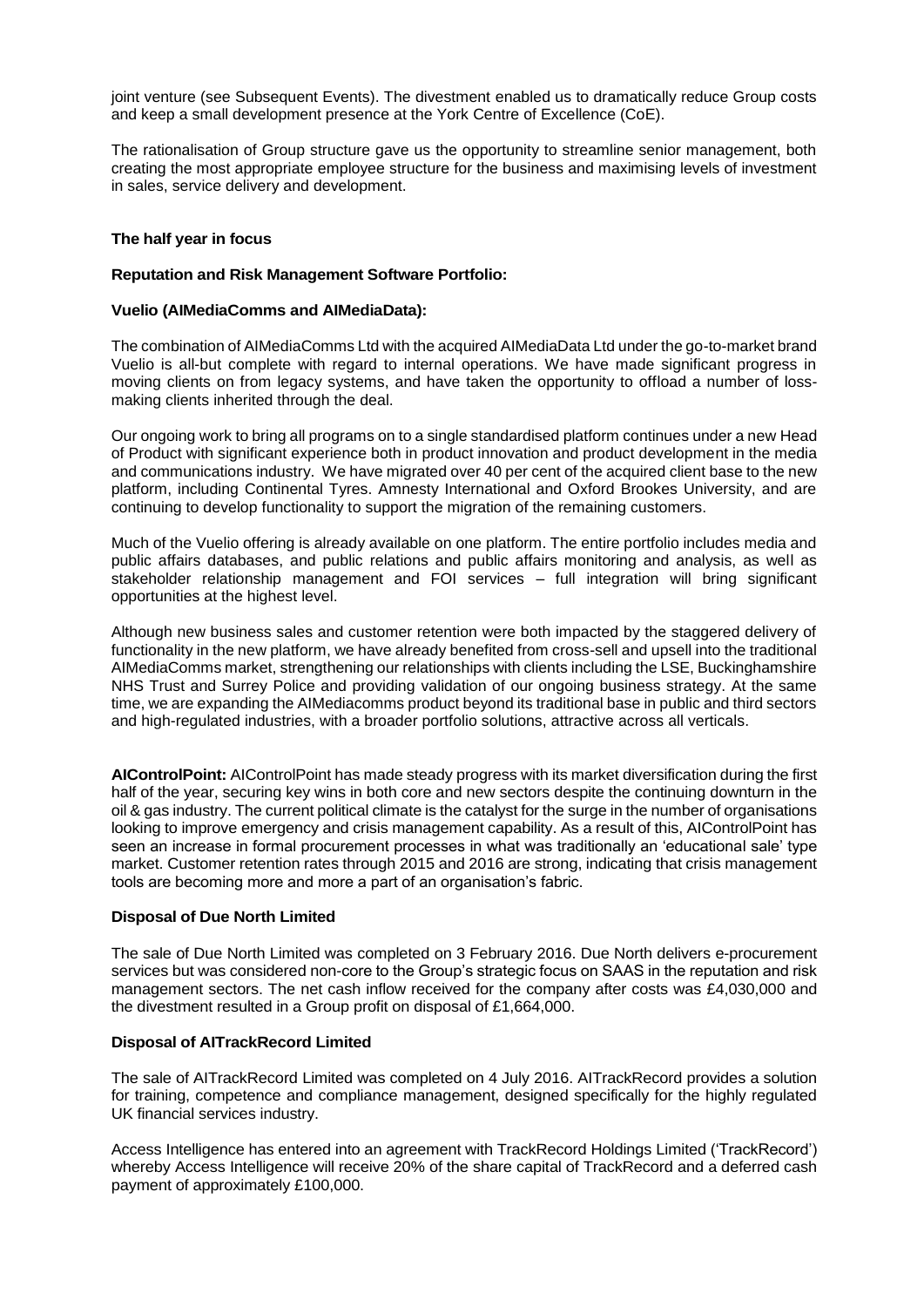TrackRecord recently received £2.5 million in cash in return for 80% of the equity in the business, therefore the value of Access Intelligence's 20% stake is approximately £0.7 million.

AITrackRecord was heavily loss making, and this divestment has enabled the Group to realise significant cost savings, both from the AITrackRecord company and across the wider business. Annualised cost savings as a result of the divestment are estimated to exceed £2 million.

### **Current Trading**

The first half of 2016 was focused on the continued restructuring of the Group, with significant changes being implemented in respect of the reputation business acquired in June 2015.

The Group has continued to make a significant investment in the Vuelio product, with expenditure in this area exceeding £0.36 million during the six month period. These product enhancements have been designed to expand the functionality of the existing Vuelio platform and to ensure that acquired customers migrating from legacy platforms to Vuelio are able to do so on a like for like basis.

In addition, the Group has also incurred transition and migration costs in excess of £0.26 million in respect of the acquisition. These costs are expected to continue through until the end of 2016 when acquired customers will be migrated and the Transitional Services Agreement will end.

During the period, the Group divested Due North Limited and, subsequent to the Balance Sheet date, AITrackRecord Limited. Both of these divestments formed part of the Group's increasing focus on the reputation sector. Whilst profit during the period from discontinued operations was £1.08 million, this reflected a profit on disposal of £1.66 million offset by a trading loss from these businesses of £0.58 million.

Subsequent to the 2016 divestments, the Group undertook significant restructuring of its operations to reduce costs. The full impact of this restructuring and cost reduction will not be seen until the 2017 financial year.

## **Subsequent events**

As announced on 4 July 2016, Access Intelligence agreed terms to dispose of 100% of its subsidiary AITrackRecord Limited to TrackRecord Holdings Limited, a newly formed company. Consideration comprised 20% of the share capital of TrackRecord Holdings Limited and a deferred cash payment of £101,000, payable when a similar amount is received by AITrackRecord Limited from HMRC as a R&D tax credit for AITrackRecord Limited's business in the pre-acquisition period. Group profit on disposal of AITrackRecord Limited was £609,000.

Michael Jackson Non-executive Chairman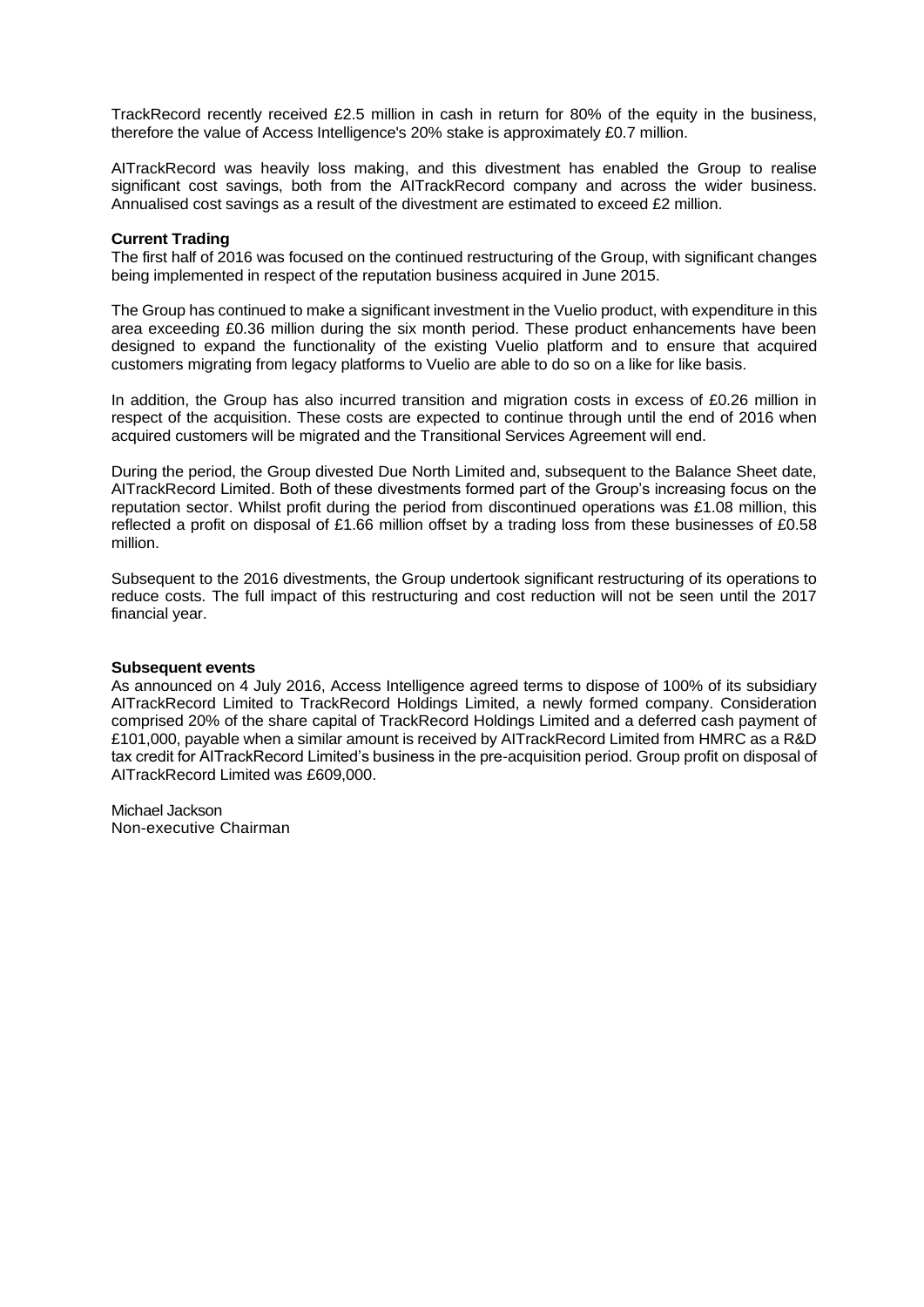#### **Access Intelligence plc Consolidated Statement of Comprehensive Income for the 6 months ended 31 May 2016**

There were no recognised gains and losses in the period, or in prior periods, other than the results below:

| <b>Continuing operations</b>                                                                        | 6 months ended<br>$31-May-16$<br>£'000 | <b>Restated</b><br>6 months ended<br>$31-May-15$<br>£'000 | <b>Restated</b><br>Year ended<br>30-Nov-15<br>£'000 |
|-----------------------------------------------------------------------------------------------------|----------------------------------------|-----------------------------------------------------------|-----------------------------------------------------|
| <b>Revenue</b><br>Cost of sales                                                                     | 5,535<br>(2, 567)                      | 2,024<br>(431)                                            | 7,415<br>(3,072)                                    |
| <b>Gross profit</b>                                                                                 | 2,968                                  | 1,593                                                     | 4,343                                               |
| Administrative expenses                                                                             | (3,933)                                | (1,945)                                                   | (6, 367)                                            |
| Share based payments                                                                                | (18)                                   | (18)                                                      | (26)                                                |
| <b>Operating loss before impairment</b>                                                             | (983)                                  | (370)                                                     | (2,050)                                             |
| Impairment of intangibles                                                                           |                                        |                                                           | (207)                                               |
| <b>Operating loss</b>                                                                               | (983)                                  | (370)                                                     | (2, 257)                                            |
| Financial income                                                                                    |                                        | 1                                                         | 1                                                   |
| <b>Financial expenses</b>                                                                           | (192)                                  | (102)                                                     | (561)                                               |
| Loss before tax                                                                                     | (1, 175)                               | (471)                                                     | (2, 817)                                            |
| <b>Taxation credit</b>                                                                              | 6                                      | 6                                                         | 763                                                 |
| Loss for the period from continuing<br>operations                                                   | (1, 169)                               | (465)                                                     | (2,054)                                             |
| Profit/(Loss) for the period from<br>discontinued operations                                        | 1,077                                  | 854                                                       | (1, 189)                                            |
| (Loss)/profit for the period                                                                        | (92)                                   | 389                                                       | (3, 243)                                            |
| Other comprehensive income                                                                          |                                        |                                                           |                                                     |
| Total comprehensive (loss)/profit for<br>the period attributable to the owners of<br>parent company | (92)                                   | 389                                                       | (3, 243)                                            |

| Pence   | Pence      | <b>Pence</b> |
|---------|------------|--------------|
| (0.03)p | 0.17p      | (1.28)p      |
| (0.03)p | 0.16p      | (1.28)p      |
|         |            |              |
| (0.37)p | $(0.20)$ p | (0.81)p      |
| (0.37)p | $(0.20)$ p | (0.81)p      |
|         |            |              |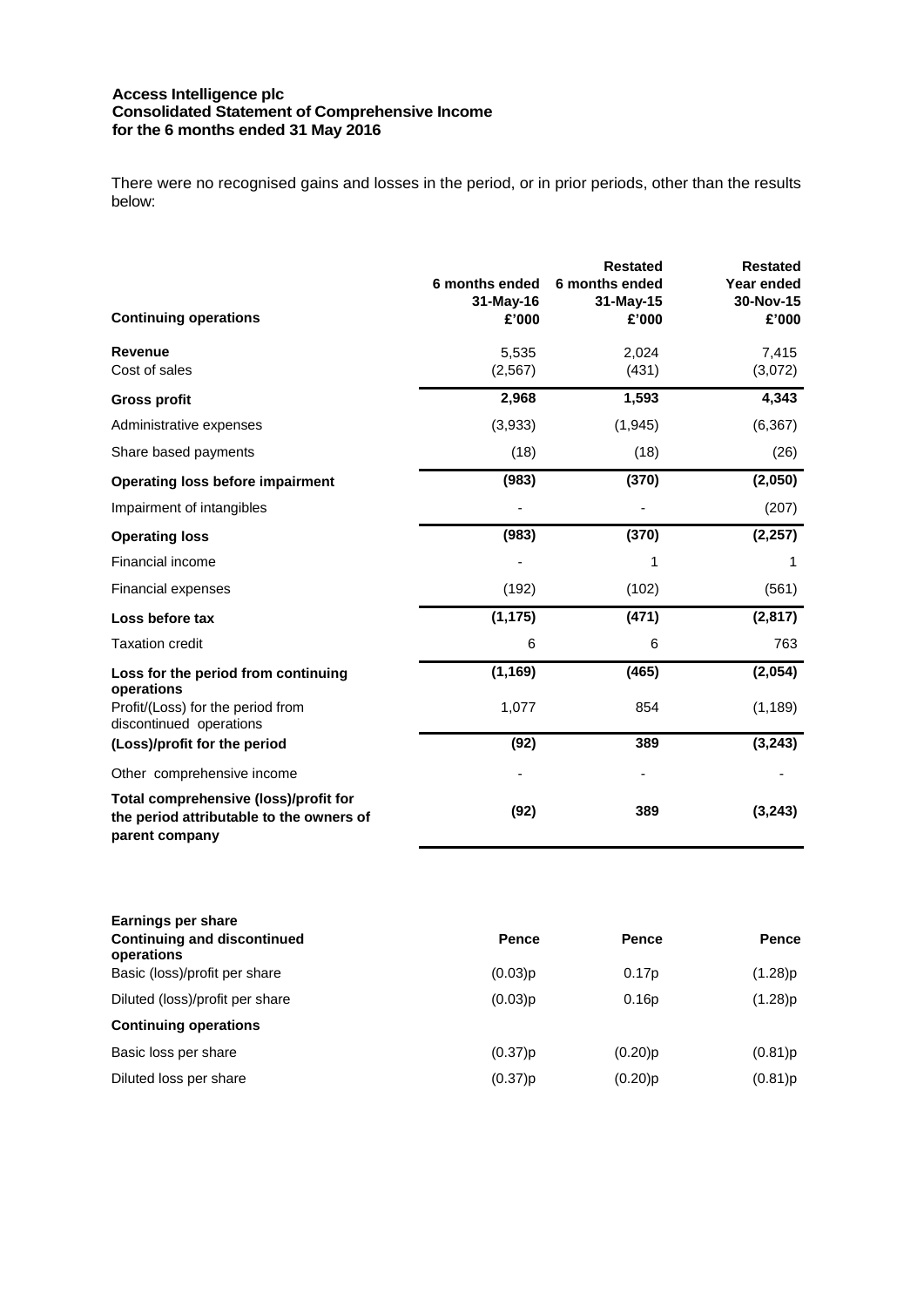### **Access Intelligence plc Consolidated Statement of Financial Position at 31 May 2016**

|                                       | <b>Unaudited</b><br>6 months ended<br>31-May-16<br>£'000 | <b>Unaudited</b><br>6 months ended<br>31-May-15<br>£'000 | <b>Audited</b><br>Year ended<br>30-Nov-15<br>£'000 |
|---------------------------------------|----------------------------------------------------------|----------------------------------------------------------|----------------------------------------------------|
| <b>Non-current assets</b>             |                                                          |                                                          |                                                    |
| Property, plant and equipment         | 173                                                      | 278                                                      | 273                                                |
| Intangible assets                     | 7,475                                                    | 8,581                                                    | 7,423                                              |
| Deferred tax asset                    | 841                                                      | 82                                                       | 865                                                |
| <b>Total non-current assets</b>       | 8,489                                                    | 8,941                                                    | 8,561                                              |
| <b>Current assets</b>                 |                                                          |                                                          |                                                    |
| Trade and other receivables           | 3,518                                                    | 2,022                                                    | 3,628                                              |
| Current tax receivables               |                                                          | 237                                                      | 101                                                |
| Cash and cash equivalents             | 2,488                                                    | 1,685                                                    | 1,523                                              |
| Assets classed as held for sale       | 358                                                      |                                                          | 3,869                                              |
| <b>Total current assets</b>           | 6,364                                                    | 3,944                                                    | 9,121                                              |
| TOTAL ASSETS                          | 14,853                                                   | 12,885                                                   | 17,682                                             |
| <b>Current liabilities</b>            |                                                          |                                                          |                                                    |
| Trade and other payables              | 1,573                                                    | 790                                                      | 1,225                                              |
| Accruals and deferred income          | 5,282                                                    | 3,082                                                    | 6,398                                              |
| Interest bearing loans and borrowings | 1,277                                                    |                                                          | 1,277                                              |
| Liabilities classed as held for sale  | 128                                                      |                                                          | 1,455                                              |
| <b>Total current liabilities</b>      | 8,260                                                    | 3,872                                                    | 10,355                                             |
| <b>Non-current liabilities</b>        |                                                          |                                                          |                                                    |
| Trade and other payables              | 401                                                      |                                                          | 391                                                |
| Interest bearing loans and borrowings | 1,938                                                    | 2,263                                                    | 2,839                                              |
| Deferred tax liabilities              | 330                                                      | 593                                                      | 336                                                |
| <b>Total non-current liabilities</b>  | 2,669                                                    | 2,856                                                    | 3,566                                              |
| TOTAL LIABILITIES                     | 10,929                                                   | 6,728                                                    | 13,921                                             |
| <b>NET ASSETS</b>                     | 3,924                                                    | 6,157                                                    | 3,761                                              |
|                                       |                                                          |                                                          |                                                    |
| <b>Equity</b><br>Share capital        | 1,576                                                    | 1,324                                                    | 1,535                                              |
| Treasury shares                       | (148)                                                    | (148)                                                    | (148)                                              |
| Share premium                         | 1,467                                                    | 224                                                      | 1,271                                              |
| Capital redemption reserve            | 191                                                      | 191                                                      | 191                                                |
| Share option valuation reserve        | 382                                                      | 356                                                      | 364                                                |
| Equity reserve                        | 255                                                      | 285                                                      | 255                                                |
| Retained earnings                     | 201                                                      | 3,925                                                    | 293                                                |
| TOTAL EQUITY ATTRIBUTABLE TO EQUITY   | 3,924                                                    | 6,157                                                    | 3,761                                              |
| <b>SHAREHOLDERS</b>                   |                                                          |                                                          |                                                    |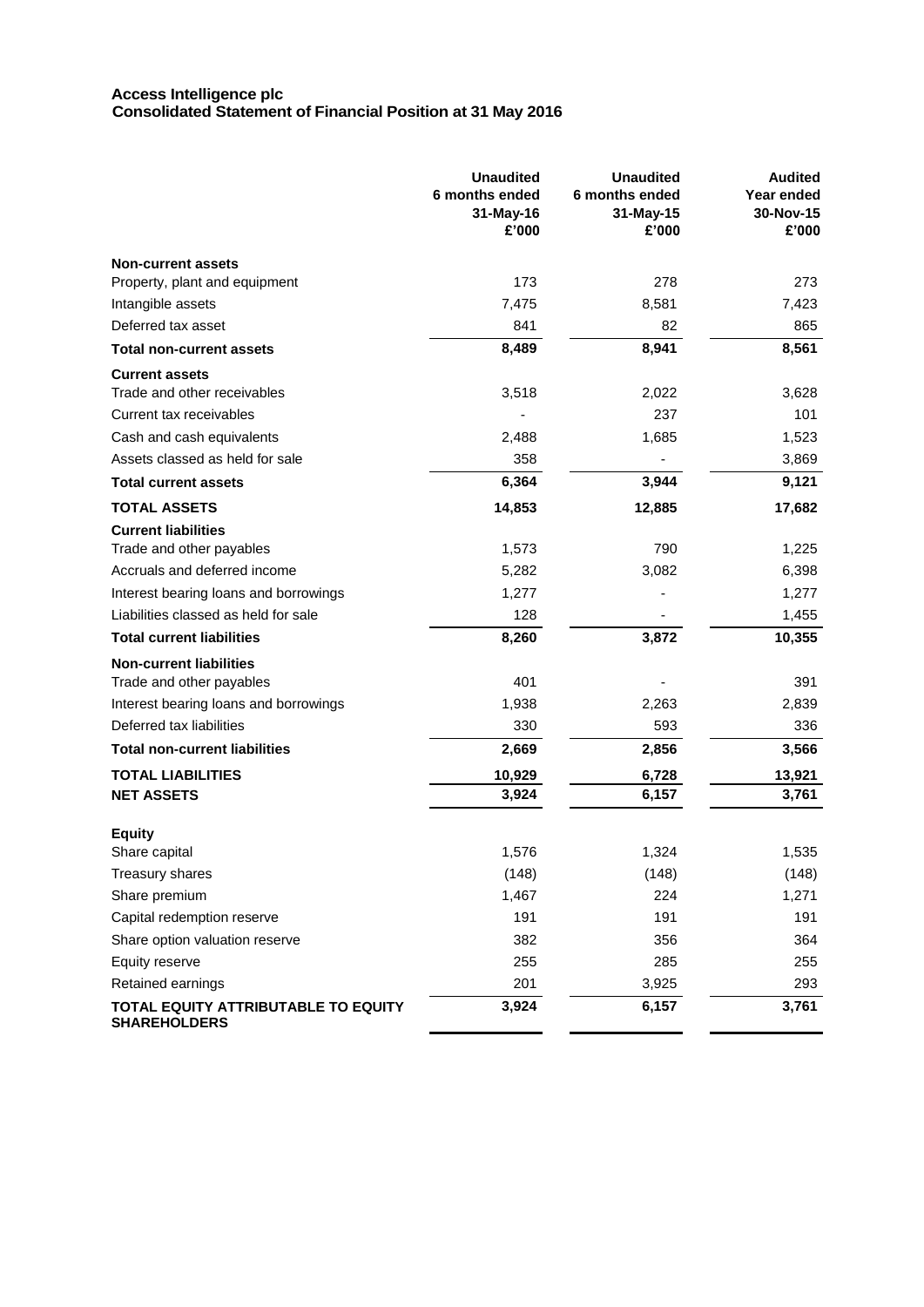## **Consolidated Statement of Changes in Equity for the 6 months ended 31 May 2016**

|                                              | <b>Share</b>            |                                  |                         |                              |                     |                          |                             |              |
|----------------------------------------------|-------------------------|----------------------------------|-------------------------|------------------------------|---------------------|--------------------------|-----------------------------|--------------|
|                                              | <b>Share</b><br>capital | <b>Treasury</b><br><b>Shares</b> | <b>Share</b><br>premium | <b>Capital</b><br>redemption | option<br>valuation | <b>Equity</b><br>reserve | <b>Retained</b><br>earnings | <b>Total</b> |
| Group                                        | £'000                   |                                  | account<br>£'000        | reserve<br>£'000             | reserve<br>£'000    | £'000                    | £'000                       | £'000        |
| At 1 December 2014                           | 1,324                   | (148)                            | 224                     | 191                          | 338                 | 126                      | 3,536                       | 5,591        |
| Equity element of<br>convertible loan note   |                         |                                  |                         |                              | ٠                   | 159                      | $\overline{a}$              | 159          |
| Total comprehensive<br>income for the period |                         |                                  |                         |                              |                     |                          | 389                         | 389          |
| Share-based<br>payments                      |                         |                                  |                         |                              | 18                  |                          |                             | 18           |
| At 31 May 2015                               | 1,324                   | (148)                            | 224                     | 191                          | 356                 | 285                      | 3,925                       | 6,157        |
| Issue of share capital                       | 211                     | L,                               | 1,047                   | ä,                           | ÷,                  |                          | Ĭ.                          | 1,258        |
| Equity element of<br>convertible loan        |                         |                                  |                         |                              | -                   | (30)                     |                             | (30)         |
| Total comprehensive<br>income for the period |                         |                                  |                         |                              |                     | $\blacksquare$           | (3,632)                     | (3,632)      |
| Share-based<br>payments                      |                         |                                  |                         |                              | 8                   |                          |                             | 8            |
| At 30 November<br>2015                       | 1,535                   | (148)                            | 1,271                   | 191                          | 364                 | 255                      | 293                         | 3,761        |
| Issue of share capital                       | 41                      |                                  | 196                     | ä,                           |                     |                          |                             | 237          |
| Equity element of<br>convertible loan        |                         |                                  |                         |                              |                     |                          |                             |              |
| Total comprehensive<br>income for the period |                         |                                  |                         |                              |                     |                          | (92)                        | (92)         |
| Share-based<br>payments                      |                         |                                  |                         |                              | 18                  |                          |                             | 18           |
| At 31 May 2016                               | 1,576                   | (148)                            | 1,467                   | 191                          | 382                 | 255                      | 201                         | 3,924        |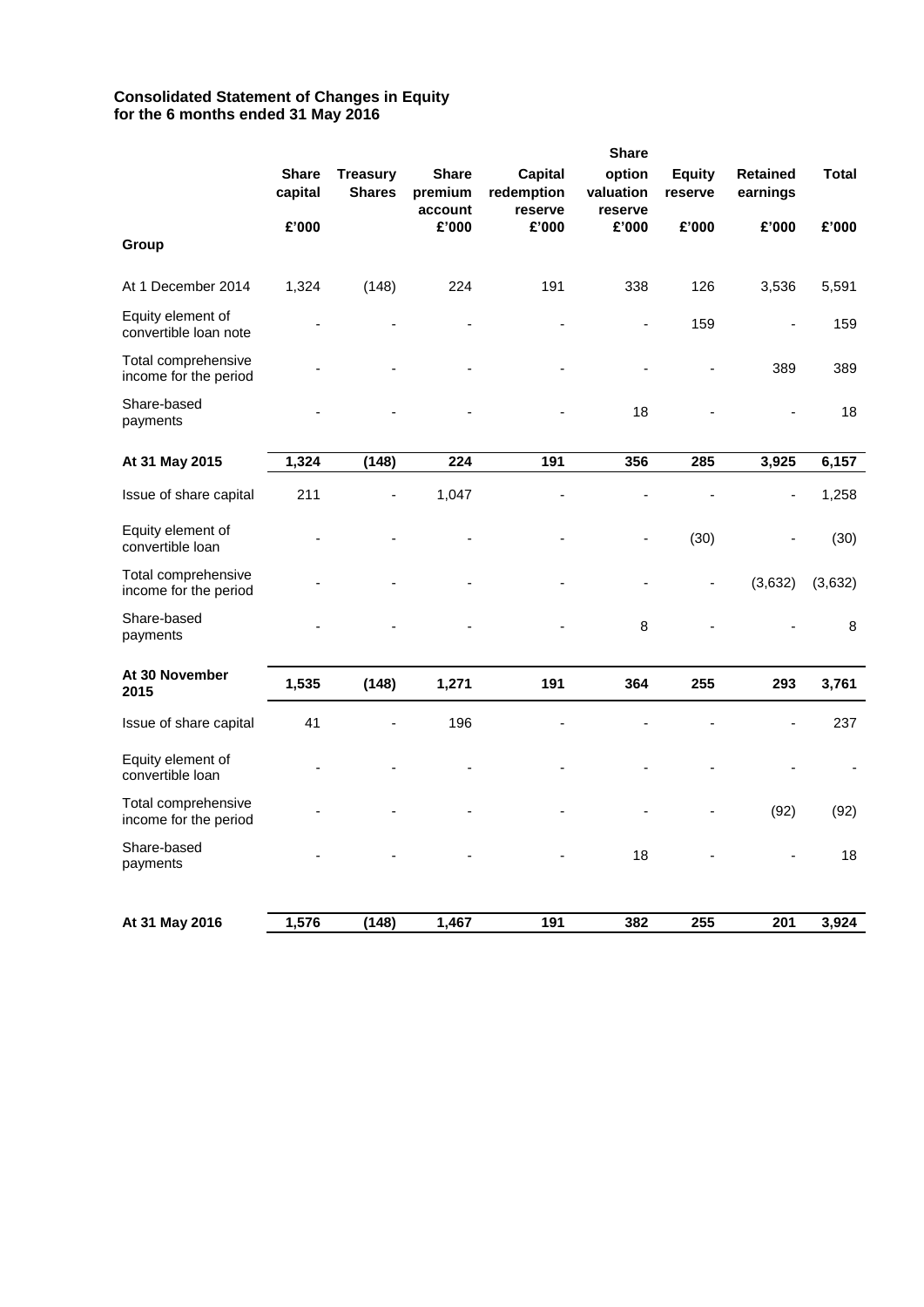# **Consolidated Statement of Cash Flow for the 6 months ended 31 May 2016**

|                                                          | <b>Unaudited</b><br>6 months<br>ended | <b>Unaudited</b><br>6 months<br>ended | <b>Audited</b><br>Year ended |
|----------------------------------------------------------|---------------------------------------|---------------------------------------|------------------------------|
|                                                          | 31-May-16<br>£'000                    | 31-May-15<br>£'000                    | 30-Nov-15<br>£'000           |
| (Loss)/profit for the year attributable to shareholders  | (92)                                  | 389                                   | (3, 243)                     |
| Adjustments for:                                         |                                       |                                       |                              |
| Taxation                                                 | (6)                                   | 20                                    | (734)                        |
| Depreciation and amortisation                            | 531                                   | 222                                   | 948                          |
| Impairment of intangibles                                | $\overline{\phantom{0}}$              |                                       | 1,899                        |
| Share option charge                                      | 18                                    | 18                                    | 26                           |
| Profit on sale of Willow Starcom                         |                                       | (900)                                 | (900)                        |
| Profit on sale of Due North                              | (1,664)                               |                                       |                              |
| Financial income                                         |                                       | (1)                                   | (1)                          |
| Financial expense                                        | 192                                   | 102                                   | 266                          |
| Loss on disposal of PPE                                  |                                       |                                       | 70                           |
| Operating cash outflow before working capital<br>changes | (1,021)                               | (150)                                 | (1,669)                      |
| Decrease/(increase) in trade and other receivables       | 259                                   | 184                                   | (496)                        |
| Decrease in inventories                                  |                                       | 8                                     | 8                            |
| Decrease/(increase) in trade and other payables          | (896)                                 | (599)                                 | 344                          |
| Net cash outflow from operations                         | (1,658)                               | (557)                                 | (1, 813)                     |
| Tax received                                             |                                       |                                       |                              |
|                                                          |                                       |                                       | 237                          |
| Net cash outflow from operating activities               | (1,658)                               | (557)                                 | (1, 576)                     |
| <b>Investing</b>                                         |                                       |                                       |                              |
| Interest received                                        | 1                                     | 1                                     | 1                            |
| Acquisition of PPE                                       | (27)                                  | (140)                                 | (66)                         |
| Cost of software development                             | (432)                                 | (974)                                 | (1, 541)                     |
| Acquisition of trade and assets                          |                                       |                                       | (1,340)                      |
| Disposal of Willow Starcom                               | ۰                                     | 1,487                                 | 1,487                        |
| Disposal of Due North                                    | 4,030                                 |                                       |                              |
| Less: cash and cash equivalents disposed of              | (130)                                 | (346)                                 | (346)                        |
| Moved from/(to) Held for Sale - Due North                | 207                                   |                                       | (207)                        |
| Moved to Held for Sale - AITrackRecord                   | (177)                                 |                                       |                              |
| Net cash inflow/(outflow) from investing activities      | 3,471                                 | 28                                    | (2,012)                      |
| <b>Financing</b>                                         |                                       |                                       |                              |
| Interest paid                                            | (185)                                 | (50)                                  | (192)                        |
| Issue of share capital                                   |                                       |                                       | 1,200                        |
| Exercise of share options                                | 237                                   |                                       | 59                           |
| (Repayment)/Issue of loan notes                          | (900)                                 | 1,120                                 | 2,900                        |
| Net cash (outflow)/inflow from financing activities      | (848)                                 | 1,070                                 | 3,967                        |
|                                                          | 965                                   | 541                                   | 379                          |
| Net increase/(decrease) in cash                          |                                       |                                       | 1,144                        |
| Opening cash and cash equivalents                        | 1,523                                 | 1,144                                 |                              |
| Closing cash and cash equivalents                        | 2,488                                 | 1,685                                 | 1,523                        |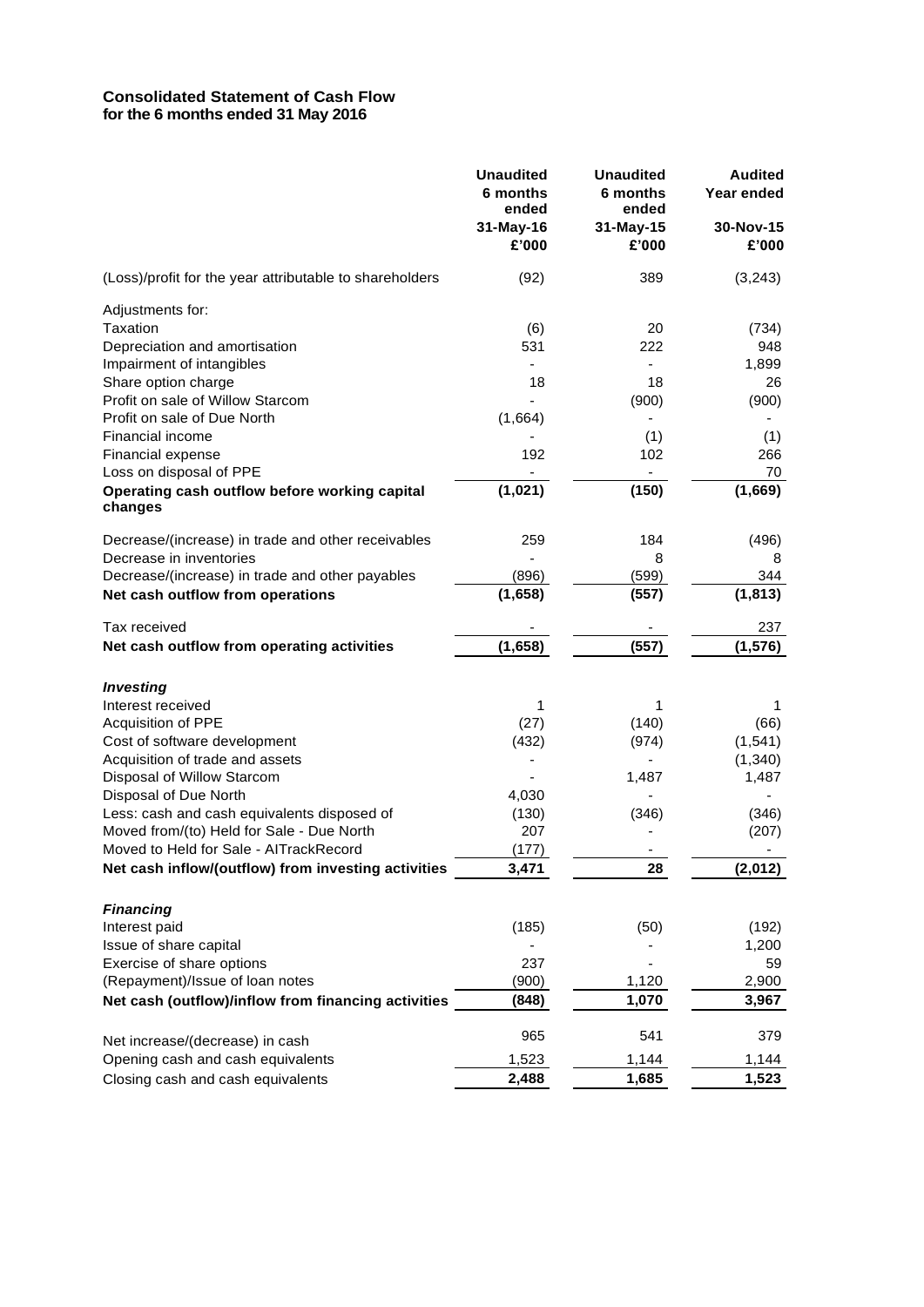## **Notes**

## **1. Unaudited notes**

## **Basis of preparation and accounting policies**

The condensed interim financial statements for the six months to 31 May 2016 are unaudited and were approved by the Board of Directors on 16 August 2016.

The interim financial statements do not include all of the information required for full annual financial statements and should be read in conjunction with the consolidated financial statements for the year ended 30 November 2015.

The interim financial information for the six months ended 31 May 2016, including comparative financial information, has been prepared on the basis of the accounting policies set out in the last annual report and accounts, with the exception of the amendment to IAS 1 (Presentation of Financial Statements) referred to below, and in accordance with International Financial Reporting Standards ("IFRS").

The preparation of the interim financial statements requires management to make judgements, estimates and assumptions that affect the application of accounting policies and the reported amounts of assets, liabilities, income and expense. Actual results may subsequently differ from those estimates.

In preparing the interim financial statements, the significant judgements made by management in applying the Group's accounting policies and key sources of estimation uncertainty were the same, in all material respects, as those applied to the consolidated financial statements for the year ended 30 November 2015.

The Group has elected to present comprehensive income in one statement.

#### **Going concern assumption**

The Group manages its cash requirements through a combination of operating cash flows and long term borrowings in the form of convertible loan notes.

The Group's forecasts and projections, taking account of reasonably possible changes in trading performance, show that the Group should be able to operate within its existing cash deposits and loan facilities.

Consequently, after making enquires, the Directors have a reasonable expectation that the Group has adequate resources to continue in operational existence for the foreseeable future. Accordingly, they continue to adopt the going concern basis of accounting in preparing the interim financial statements.

### **Information extracted from 2015 Annual Report**

The financial figures for the year ended 30 November 2015, as set out in this report, do not constitute statutory accounts but are derived from the statutory accounts for that financial year.

The statutory accounts for the year ended 30 November 2015 were prepared under IFRS and have been delivered to the Registrar of Companies. The auditors reported on those accounts. Their report was unqualified, did not draw attention to any matters by way of emphasis and did not include a statement under Section 498(2) or 498(3) of the Companies Act 2006.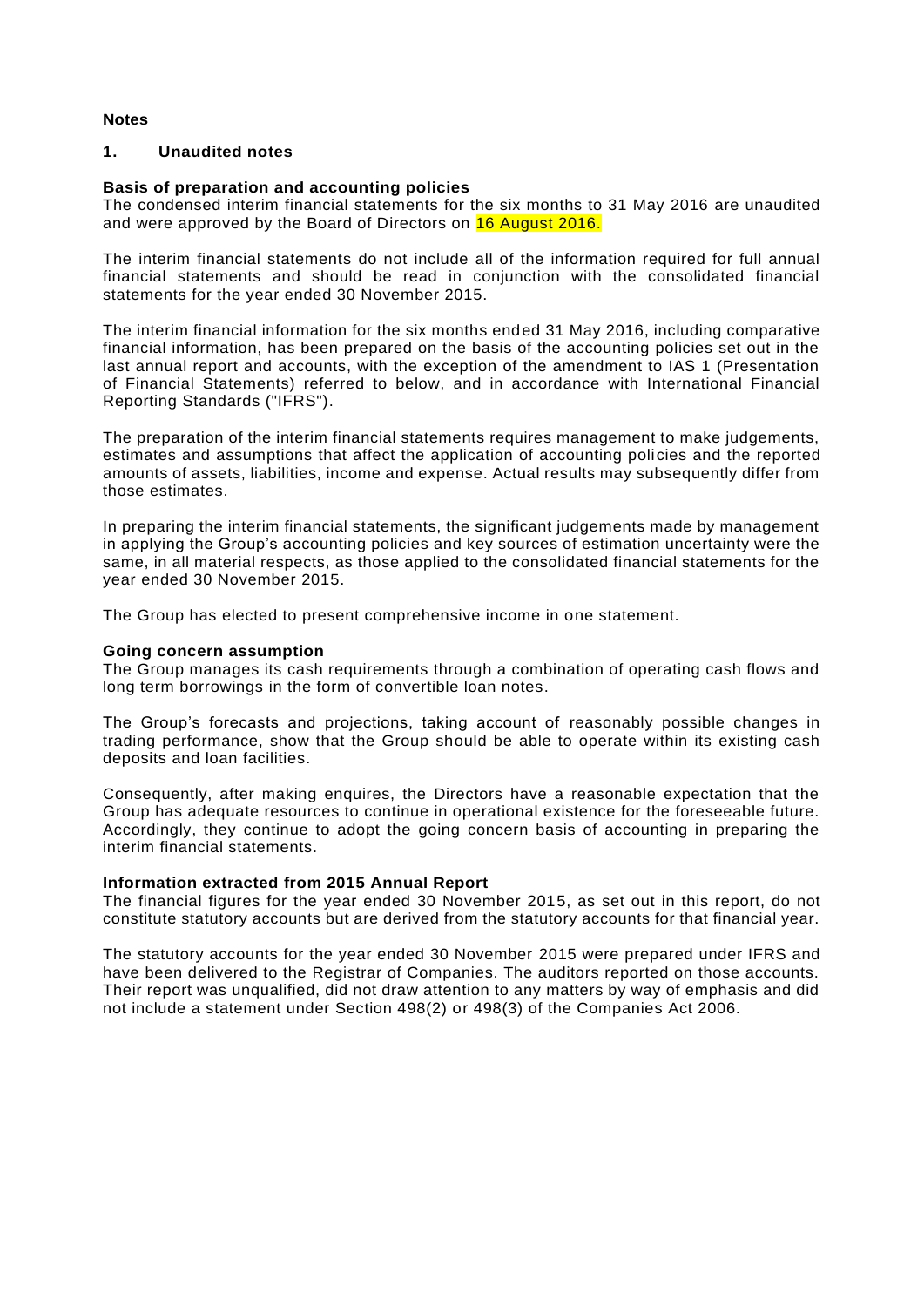# **2. Earnings per share**

The calculation of earnings per share is based upon the (loss)/profit after tax for the respective period, for continuing operations only. The weighted average number of ordinary shares used in the calculation of basic earnings per share is based upon the number of ordinary shares in issue in each respective period. This has been adjusted for the effect of potentially dilutive share options granted under the company's share option schemes and in connection with the convertible loan notes in calculating the diluted earnings per share.

This has been computed as follows:

| Continuing<br>and<br>discontinued<br>operations | 6 months<br>ended | 6 months<br>ended | 6 months<br>ended | 6 months<br>ended | Year ended      | Year ended      |
|-------------------------------------------------|-------------------|-------------------|-------------------|-------------------|-----------------|-----------------|
|                                                 | 31-May-16         | 31-May-16         | 31-May-15         | 31-May-15         | 30-Nov-15       | 30-Nov-15       |
|                                                 | <b>Basic</b>      | <b>Diluted</b>    | <b>Basic</b>      | <b>Diluted</b>    | <b>Basic</b>    | <b>Diluted</b>  |
| (Loss)/profit<br>after tax                      | (92)              | (92)              | 389               | 389               | (3,243)         | (3,243)         |
| Number of<br>shares                             | 314,222,395       | 314,222,395       | 235,110,347       | 238,994,438       | 252,593,681     | 252,593,681     |
| (Loss)/earnings<br>per share<br>(pence)         | (0.03)            | (0.03)            | 0.17              | 0.16              | (1.28)          | (1.28)          |
|                                                 | <b>Basic</b>      | <b>Diluted</b>    | <b>Basic</b>      | <b>Diluted</b>    | <b>Basic</b>    | <b>Diluted</b>  |
| Continuing<br>operations                        |                   |                   | <b>Restated</b>   | <b>Restated</b>   | <b>Restated</b> | <b>Restated</b> |
| (Loss) after tax                                | (1, 169)          | (1, 169)          | (465)             | (465)             | (2,054)         | (2,054)         |
| Number of<br>shares                             | 314,222,395       | 314,222,395       | 235,110,347       | 235,110,347       | 252,593,681     | 252,593,681     |
| Loss per share<br>(pence)                       | (0.37)            | (0.37)            | (0.20)            | (0.20)            | (0.81)          | (0.81)          |